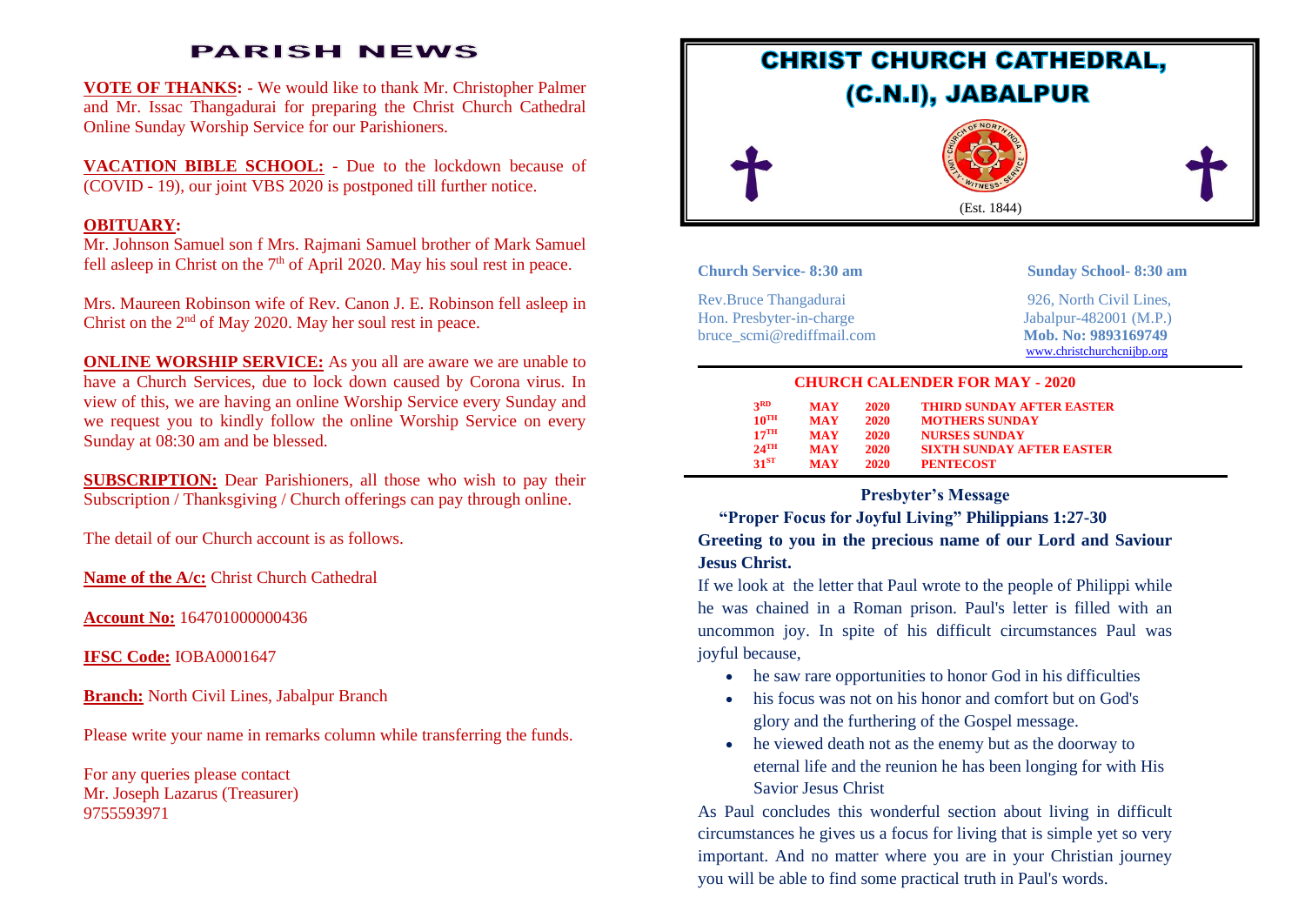Whatever happens, conduct yourselves in a manner worthy of the gospel of Christ. Paul's philosophy for joy is simple . .."conduct yourselves in a manner worthy of the gospel".

### **What This Means**

What does it mean to conduct ourselves in a manner worthy of the gospel? We could make a long list of what this might mean but let's look at what Paul says. He tells the Philippians that if they live their lives focused on living consistently with the faith he will see or hear certain things about them. **First**, he says he will hear that they **Stand Fast**. They will be people who are well anchored.

The first thing we need to realize is that we are in a battle. We will have to stand firm to hold our ground. As believers we will face opposition from many fronts. We will be attacked by competing philosophies. We will face opposition from the values and morals of the world. The person who lives consistent with the gospel, is a person who is standing firm in the midst of opposition.

But in order to stand, we must be anchored to the right place. Right living comes from right beliefs and not the other way around.

We must make sure we understand who Jesus is, what He did, how we find salvation, and what the Bible teaches.

**Second**, Paul says that those who are conducting themselves in a manner worthy of the gospel will **Contend as One.** Just as a team must work together to be victorious, so Paul feels the church needs to work together to be successful in the world.

We come from different backgrounds. We have different tastes, styles and interests. And we can let our differences divide us or we can let our common experience of grace in Christ unite us. Yes, in the quest for truth we may still debate issues . . . . but our goal will not be to be "right", but to know Christ better. Our differences will not be the cause for division . . . they will provide opportunities to grow.

Christians fighting Christians only causes the world to turn away. But when Christians work together, the world takes notice. In the early church many people didn't understand the gospel, but what they did understand was that these people loved each other. If we conduct ourselves in a manner worthy of the gospel we will gladly set aside our ego for the purpose of advancing the gospel. We will overlook minor differences and discuss bigger differences in a spirit of love.

The **third** characteristic of people living in a manner worthy of the Gospel is that they will **Live Without Fear**. Christians living in a manner worthy of the gospel will not run away out of fear.

Saying we are afraid is basically another way of saying we don't trust God. When world events shake us the problem is that we really don't believe that God is in control. The person who lives every moment of every day consciously as a child of God, will not be afraid. They will be confident . . . not in their ability . . . but in His.

No matter where you are . . . you represent Jesus. Paul's counsel is simple: Represent Him Well.

#### **How We Do This?**

It sounds so simple doesn't it? But it's not. At the end of this passage Paul gives us some help. I think he points out that much of this has to do with our attitude. Paul points to two things we need to realize. **First,** we are **Privileged To Believe.**

Those of us who wear the name of Christ, should realize what a privilege and honor it is to be called a child of God.

We will live in a manner worthy of the gospel when we realize that to live this way is an honor. The honor we have been given should make us more determined than ever to live up to that honor.

The **second** attitude . . . the second privilege is much more difficult to accept. Paul says we not only have the privilege to believe . . . but the **Privilege To Suffer**. This is the way we should view Christ. We should love Him enough to suffer anything for the honor of His name. It is not a curse . . . it is a privilege to be able to demonstrate our love for Him. What an honor to think that others see Him in us. Whatever the suffering that comes from being united with Christ ,

we should count it a privilege to stand up for Him.

#### **What Happens When We Live This Way**

Paul say two main things will happen if we live our lives seeking to live in a manner that is worthy of the gospel.

**First**, We will Verify Our Salvation. The world looks at how we handle the tough times to find out whether or not our profession of faith is real or not.

**Second**, it is important that you understand that no believer is going to live a perfect life. Every believer will stumble on occasion. We are